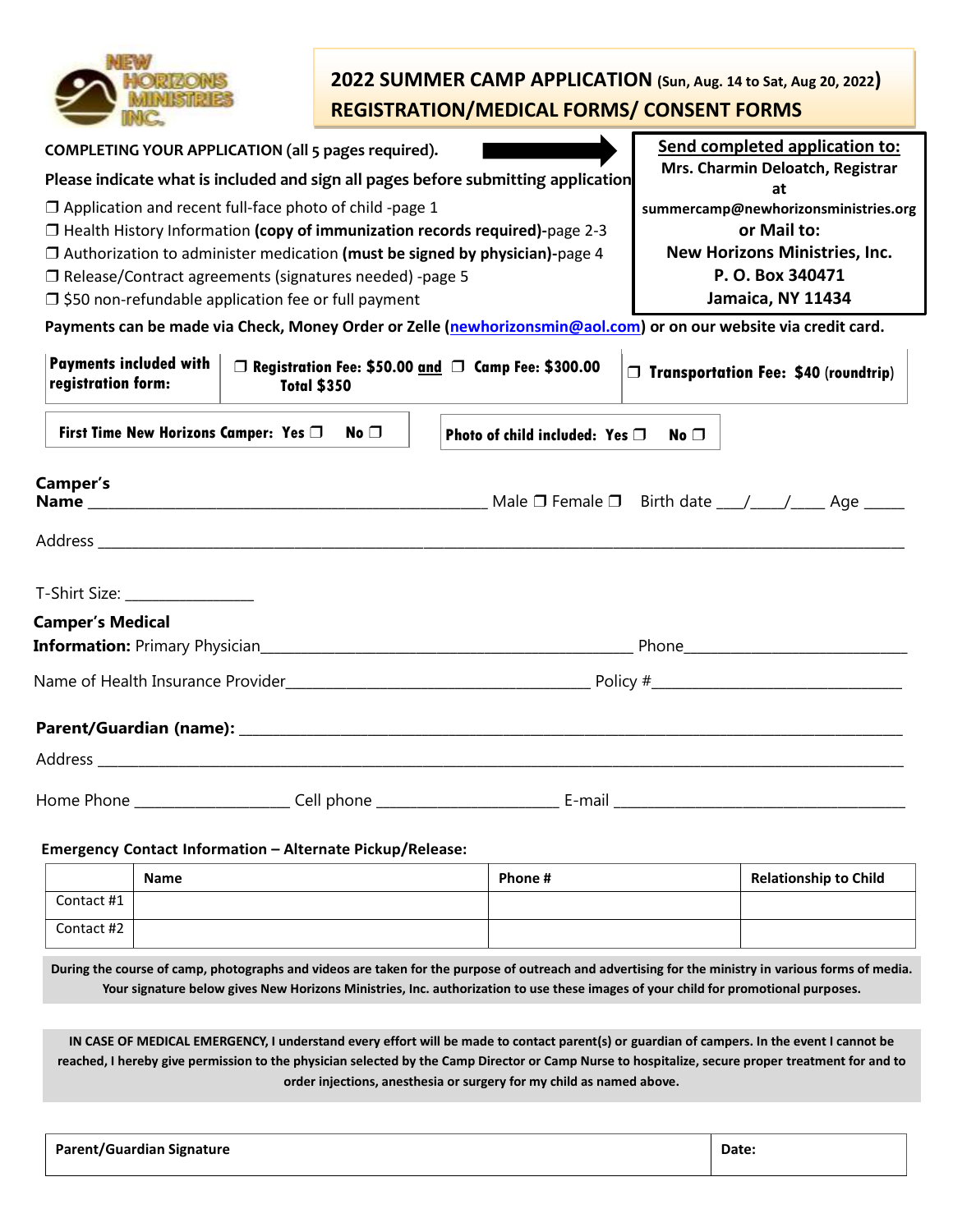

# **Health History Information**

**IMPORTANT: We must be informed of any change in the camper's health condition that occurs after completion of these forms**

| Camper's | Date of birth | Age |  |
|----------|---------------|-----|--|
| Name:    |               |     |  |

## **HEALTH HISTORY** ….

| 1.             | Does child currently have or have been recently treated for any of the following? □Frequent Colds □Fainting □Heart Trouble<br>□Measles □Mumps □Varicella (chickenpox) □Sinusitis □Asthma □Headaches □Frequent Sore Throat □Upset Stomach □Convulsions<br>□Constipation □Whooping Cough □Diabetes □Athlete's Foot □Abscessed Ears □Kidney Trouble □Rheumatic Fever □Poliomyelitis<br>□Bronchitis □Hepatitis B □Haemophilus Influenza Type B □Sleep Walking □Serious Ivy, Oak or Sumac Poisoning □Bedwetting<br>$\Box$ Mental Health Challenges $\Box$ Positive Covid-19 Test |
|----------------|-----------------------------------------------------------------------------------------------------------------------------------------------------------------------------------------------------------------------------------------------------------------------------------------------------------------------------------------------------------------------------------------------------------------------------------------------------------------------------------------------------------------------------------------------------------------------------|
| 2.             | <b>Allergies:</b> Penicillin $\Box$ Bee Stings $\Box$ Hay Fever $\Box$ Aspirin $\Box$ Other (specify)                                                                                                                                                                                                                                                                                                                                                                                                                                                                       |
| З.             | For female campers: Has she started menstruation? $\Box$ Yes / $\Box$ No If not, has she been told about it? $\Box$ Yes / $\Box$ No                                                                                                                                                                                                                                                                                                                                                                                                                                         |
| 4.             | List recent operations, serious injuries, or recurring illness:                                                                                                                                                                                                                                                                                                                                                                                                                                                                                                             |
| 5.             | or restricted<br>Any specific activities to be encouraged                                                                                                                                                                                                                                                                                                                                                                                                                                                                                                                   |
| 6.<br>7.<br>8. | Any health or medical concerns not listed above:<br>Suggestions/ recommendations for camp personel Superson and Supersoners and Supersoners and Supersoners and Su                                                                                                                                                                                                                                                                                                                                                                                                          |
|                | $\Box$ Gluten free Diet<br>$\Box$ Lactose intolerant Diet $\Box$ Vegetarian Diet<br>Dietary Considerations: $\Box$ Regular Diet<br>9. Mental, Emotional, and Social Health: Check "Yes" or "No" for each statement. Has the camper:<br>a) Ever been treated for attention deficit disorder (ADD) or attention deficit/hyperactivity disorder (AD/HD)? $\Box$ Yes / $\Box$ No<br>$\mathbf{h}$ Ever been treated for emotional or behavioral difficulties or an esting disorder $\mathbf{V}_{\mathbf{a}\mathbf{c}}$ ( $\mathbf{B}$ $\mathbf{N}_{\mathbf{a}}$                  |

- b) Ever been treated for emotional or behavioral difficulties or an eating disorder $\Box$  Yes /  $\Box$  No c) During the past 12 months, seen a professional to address mental/emotional health concerns?  $\Box$  Yes /  $\Box$  No
- d) Had a significant life event that continues to affect the camper's life? ❒ Yes / ❒ No (History of abuse, death of a loved one, family change, adoption, foster care, new sibling, survived a disaster, others)

Please explain "Yes" answers in the space below. Please indicate the treatment plan both pharmacological and non-pharmacological intervention. (Add additional page if needed) The camp nurse may contact you for additional information.

\_\_\_\_\_\_\_\_\_\_\_\_\_\_\_\_\_\_\_\_\_\_\_\_\_\_\_\_\_\_\_\_\_\_\_\_\_\_\_\_\_\_\_\_\_\_\_\_\_\_\_\_\_\_\_\_\_\_\_\_\_\_\_\_\_\_\_\_\_\_\_\_\_\_\_\_\_\_\_\_\_\_\_\_\_\_\_\_\_\_\_\_\_\_\_\_\_\_\_\_\_

\_\_\_\_\_\_\_\_\_\_\_\_\_\_\_\_\_\_\_\_\_\_\_\_\_\_\_\_\_\_\_\_\_\_\_\_\_\_\_\_\_\_\_\_\_\_\_\_\_\_\_\_\_\_\_\_\_\_\_\_\_\_\_\_\_\_\_\_\_\_\_\_\_\_\_\_\_\_\_\_\_\_\_\_\_\_\_\_\_\_\_\_\_\_\_\_\_\_\_\_\_

#### **Has the camper:**

| <b>Parent/Guardian Signature</b>                                                                   | Date: |
|----------------------------------------------------------------------------------------------------|-------|
|                                                                                                    |       |
|                                                                                                    |       |
| 19. Have problems with falling asleep/sleepwalking? $\Box$ Yes / $\Box$ No                         |       |
|                                                                                                    |       |
| 17. If female, have problems with periods/menstruation? $\Box$ Yes / $\Box$ No                     |       |
|                                                                                                    |       |
|                                                                                                    |       |
|                                                                                                    |       |
|                                                                                                    |       |
|                                                                                                    |       |
|                                                                                                    |       |
|                                                                                                    |       |
| 10. Traveled outside the country in the past 9 months? $\Box$ Yes / $\Box$ No Please explain "Yes" |       |
|                                                                                                    |       |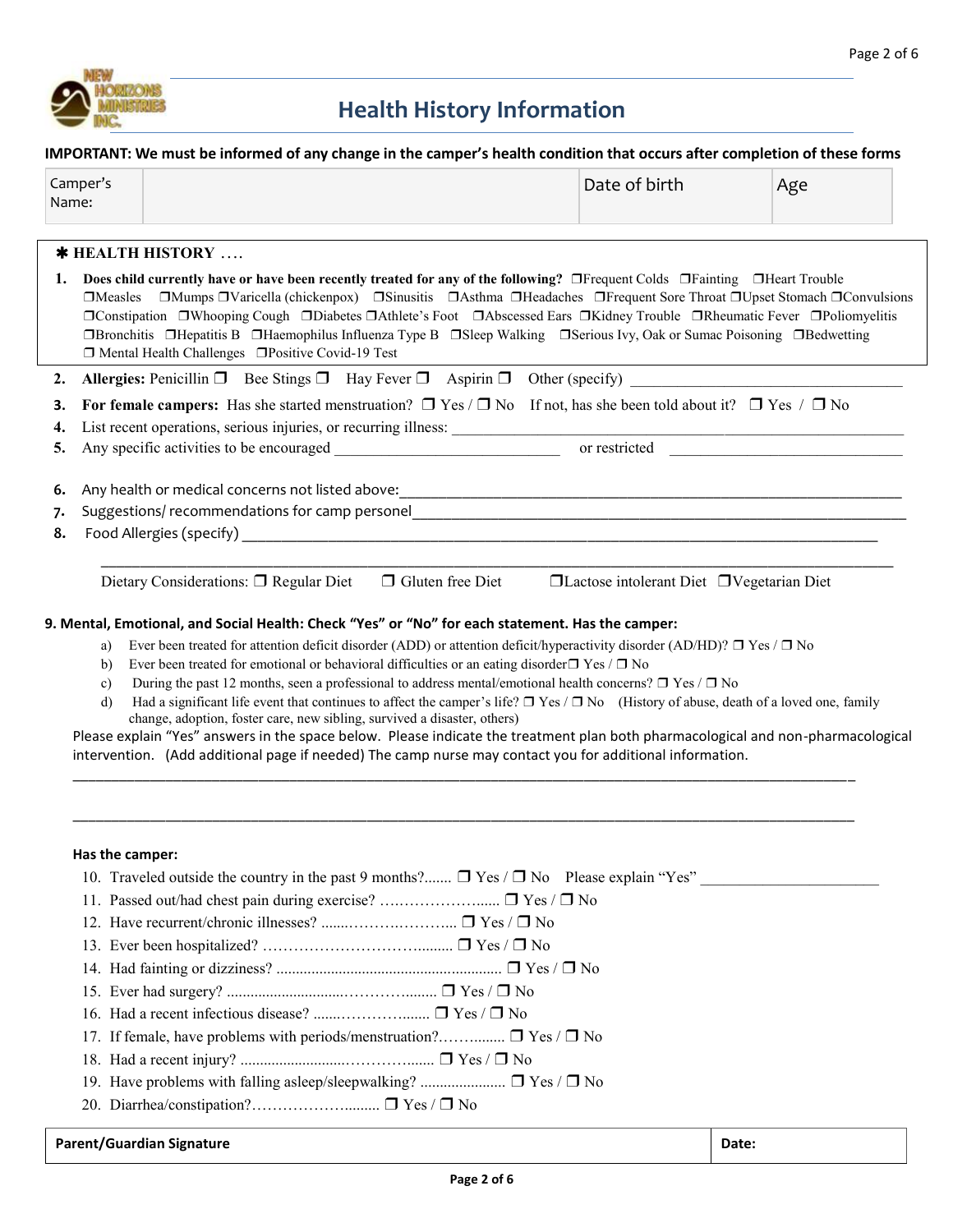# **Immunization History Copy of recent Immunization Records must be included with this package**

| Camper's | Date of birth | Age |
|----------|---------------|-----|
| Name:    |               |     |

#### **Meningococcal Meningitis Vaccination Response:**

New York State Public Health law requires the operator of an overnight children's camp to maintain a completed Meningitis Vaccination response form for every camper who attends camp for seven (7) or more nights.

#### **Check one box and sign below:**

 $\Box$  My child has had the meningococcal meningitis immunization within the past 10 years  $\dots$ . Date received:

(Note: The vaccine's protection lasts for about 3-5 years. Revaccination may be considered within 3-5 years)

❒ I have read, or have had explained to me the information regarding meningococcal meningitis disease. I understand the risks of not receiving the vaccine. I have decided that my child **WILL NOT** obtain immunization against meningococcal meningitis disease.

# **COVID Vaccine Information** New Horizons Ministries requires all campers and staff be vaccinated and boosted against the COVID-19 virus: Please indicate the dates of your vaccines and / or booster dose/s: Additional screening will be required prior to start of camp. Dates of COVID vaccines: #1 \_\_\_\_\_\_\_\_\_/\_\_\_\_\_\_\_\_\_/\_\_\_\_\_\_\_\_\_ #2 \_\_\_\_\_\_\_\_\_/\_\_\_\_\_\_\_\_\_/\_\_\_\_\_\_\_\_\_ Booster.

**Sunscreen Response:**

Authorization for camp personnel to assist children unable to physically apply sunscreen must be indicated below. If box is not checked, child will not be assisted if unable to physically apply sunscreen.

❒Yes, I give permission for a New Horizons' (same sex) staff member to assist my child with applying sunscreen as needed. Sunscreen must be supplied and carried by camper as needed.

| <b>Parent/Guardian Signature</b> | Date: |
|----------------------------------|-------|
|----------------------------------|-------|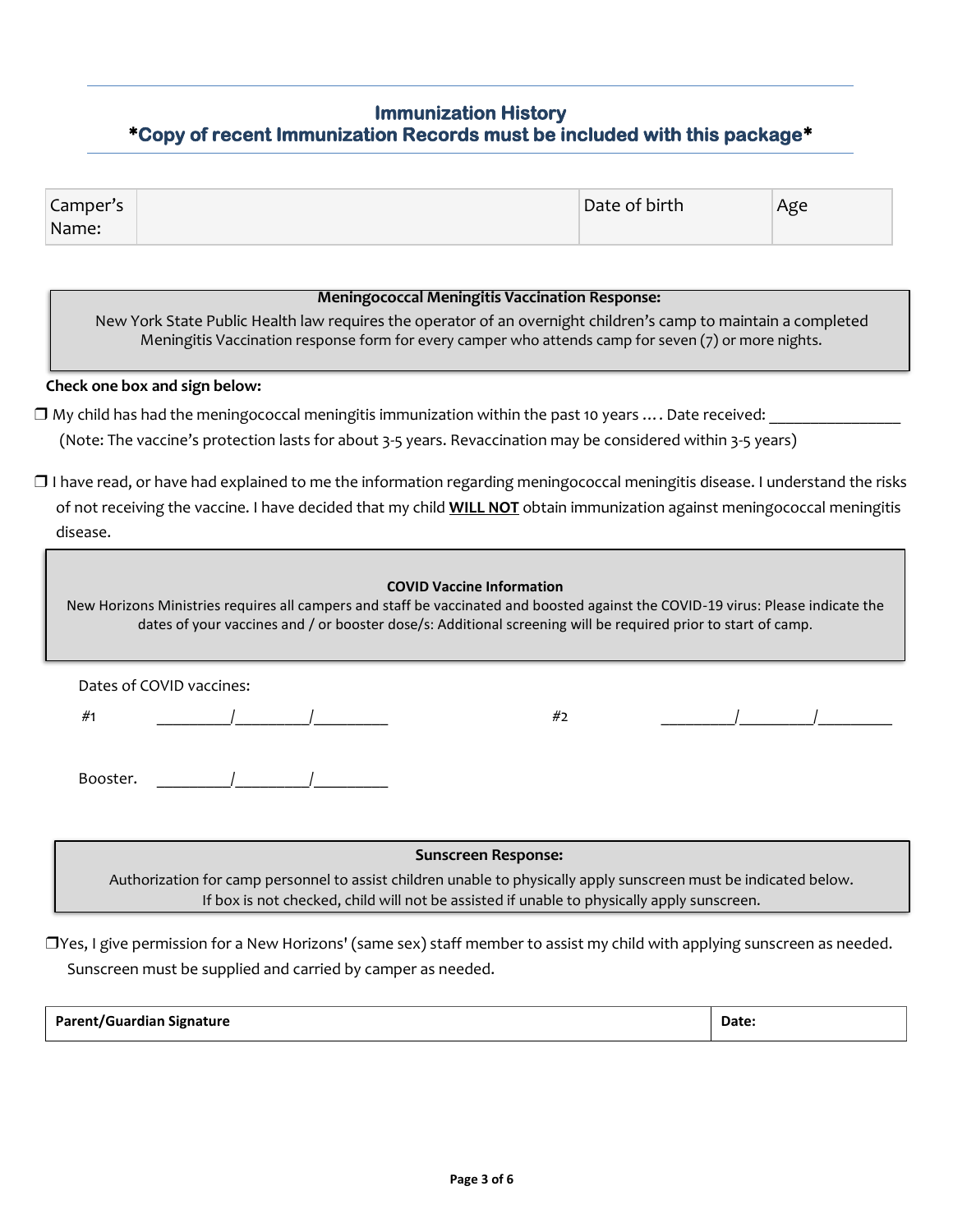

ì

# **Authorization To Administer Medication**

#### **Individualized order for:**

| Camper's | Date of birth | Weight (lbs.) |
|----------|---------------|---------------|
| Name:    |               |               |

**Standard Over the Counter /PRN Medications**- the following medications are available in the camp infirmary and will be administered at the discretion of the camp's nurse, if approval is indicated below by the camper's physician.

| <b>Medication Name (generic</b><br>equivalents may be used) | Dosage                                 | Route     | <b>Indications</b>                 |     | Camper's<br>Physician<br>Order | <b>Comments</b> |
|-------------------------------------------------------------|----------------------------------------|-----------|------------------------------------|-----|--------------------------------|-----------------|
| Diphenhydramine                                             | As per package by wt.<br>and age       | PO        | Allergies or<br>Allergic reactions | Yes | No                             |                 |
| Burn Gel                                                    | Apply to minor burns                   | Topically | <b>Minor Burns</b>                 | Yes | No                             |                 |
| Sennakot                                                    | As per package by wt.<br>and age       | PO        | No BMx3 days                       | Yes | No                             |                 |
| Acetaminophen                                               | As per package by wt.<br>and age       | PO        | Temperature ><br>100°F or pain     | Yes | No                             |                 |
| Caladryl                                                    | Apply to affected area<br>up to 4x/day | Topically | Itch                               | Yes | No                             |                 |
| Hydrocortisone Cream 1%                                     | Apply to affected area<br>up to 3x/day | Topically | Itch                               | Yes | N <sub>o</sub>                 |                 |
| Cough Drops                                                 | As per package by wt.<br>and age       | PO        | Cough or Sore<br>Throat            | Yes | No                             |                 |
| Antacid                                                     | As per package by wt.<br>and age       | PO        | Upset Stomach                      | Yes | No                             |                 |
| Antibiotic Ointment                                         | Apply to affected area<br>up to 3x/day | Topically | Scrapes or Cuts                    | Yes | No                             |                 |

**List all medication(s) camper is presently taking. Send medication with camper in labeled prescription bottles to be given to the camp nurse on arrival. Nurse will dispense as needed only if indicated below by camper's physician.**

**Prescription Medications –** physician to complete with camper's current regimen for both scheduled a.m. and p.m. medications (use additional page if needed)

| <b>Medication Name</b> | Route | <b>Dosage</b> | Schedule and<br><b>Indications</b> | <b>Comments</b> |
|------------------------|-------|---------------|------------------------------------|-----------------|
|                        |       |               |                                    |                 |
|                        |       |               |                                    |                 |
|                        |       |               |                                    |                 |

| <b>*Camper's Physician Name</b> | l*License #: |
|---------------------------------|--------------|
| <b>*Physician Address</b>       | l*Phone#:    |
| <b>*Physician Signature</b>     | *Date:       |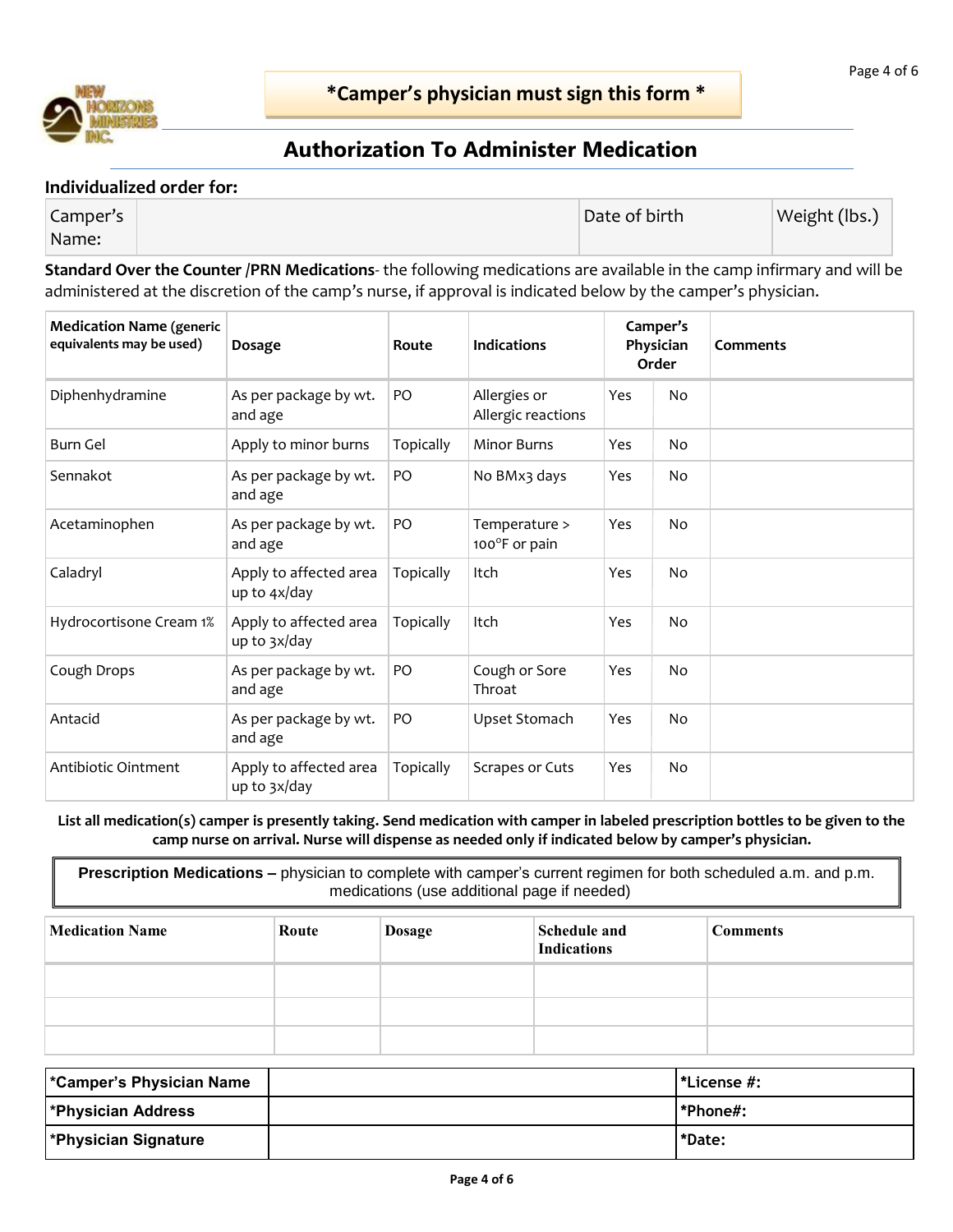Ī

#### Camper's Name:



### **Field Trip Release**

The undersigned hereby request and gives permission to take  $( \text{camper's name})$  on

any and all camp field trips; and with this signed agreement absolves the program director, New Horizons Ministries and any and all members of the Executive Committee of any responsibilities for the safety, welfare, health and well-being of the child named above, beyond such matters as may be called reasonable care for children in the custody of a counselor and subject to the program director's (or any staff member's) clear instructions, and assumes personally and exclusively all responsibility and liability for accident, injury, etc., which may occur to the above-named child during the time of the specific activity as set forth at the beginning of the paragraph.

 Only those children whose parent/guardian return this form **SIGNED** can be granted permission to participate in the above named activities.

#### **Parent/Guardian signature \_\_\_\_\_\_\_\_\_\_\_\_\_\_\_\_\_\_\_\_\_\_\_\_\_\_\_\_**

**Date \_\_\_\_\_\_\_\_\_\_\_\_\_\_\_\_\_\_\_\_\_\_\_\_\_**

# **Activity Release**

During your child's stay at camp they will have the opportunity to participate in a number of activities that are aimed at their **spiritual, physical, social and emotional maturation**. These activities include but are not limited to: Health and Nutrition Workshops; Fashion Shows; Physical Fitness Training and Rap Sessions.

Do you object to your child's participation in any of these types of activities? 

#### **Please indicate your wishes below:**

- ❏ **YES,** I give consent for my child to participate in all activities listed above.
- ❏ **NO,** I do not wish my child to participate in any of the above activities.

**UNLESS THIS FORM IS SIGNED,** your child will be included in all activities.

#### **Parent/Guardian signature \_\_\_\_\_\_\_\_\_\_\_\_\_\_\_\_\_\_\_\_\_\_\_\_\_\_\_**

**Date \_\_\_\_\_\_\_\_\_\_\_\_\_\_\_\_\_\_\_\_\_\_\_\_\_**

## **To attend New Horizons Camp, camper and parent must read, sign and agree to adhere to this contract.**

We accept all campers without regard to race, creed or national origin. Each camper deserves to be treated with respect, love, and care and is expected to treat others in the same manner. Pursuant to our mission, the camp director and staff seek to provide an environment where opportunities to make friends, learn about God and experience the benefits of camp are available. To ensure a cooperative, safe and caring environment, the following contract will be enforced by our staff.

- I agree to respect the authority of all camp staff, follow their directions and accept their decisions. This includes instructions for "lights out," as well as to cease all activities for whatever reasons that they might have.
- No electronics allowed, this includes **CELL PHONES**, radios, tablet computers (iPads). We "disconnect to reconnect" at camp (see packing list in brochure for items allowed).
- **I** agree to attend all activities as designated. I will arrive on time and remain until dismissed. I will not be disruptive during these activities. I understand that I am encouraged to pray, sing, and read the Bible.
- I will respect the camp and personal property of others.
- I agree to pursue the fun and enjoyment of this camp experience whole-heartedly and in the spirit of Christian fellowship, so I will not use abusive language or engage in abusive contact with other campers or staff.
- As a camper I will immediately tell a staff member if I feel in danger, threatened, mistreated or unsafe in any way. I understand that New Horizons Ministries camp is always under adult supervision and a counselor is always nearby.

❏ Checking this box indicates that I have read and reviewed this contract with my parent/guardian and agree to follow all the rules including those that are not listed on this contract but might be set forth by the camp staff during my stay. I also understand that if I fail to comply with these rules, the consequences may include but are not limited to, being prohibited from participating in some or all activities, being sent home or being prohibited from returning to this camp program.

| <b>Camper Name</b>          |
|-----------------------------|
|                             |
| Camper signature            |
|                             |
| <b>Parent/Guardian Name</b> |
|                             |
| Parent/Guardian signature   |
| Date:                       |